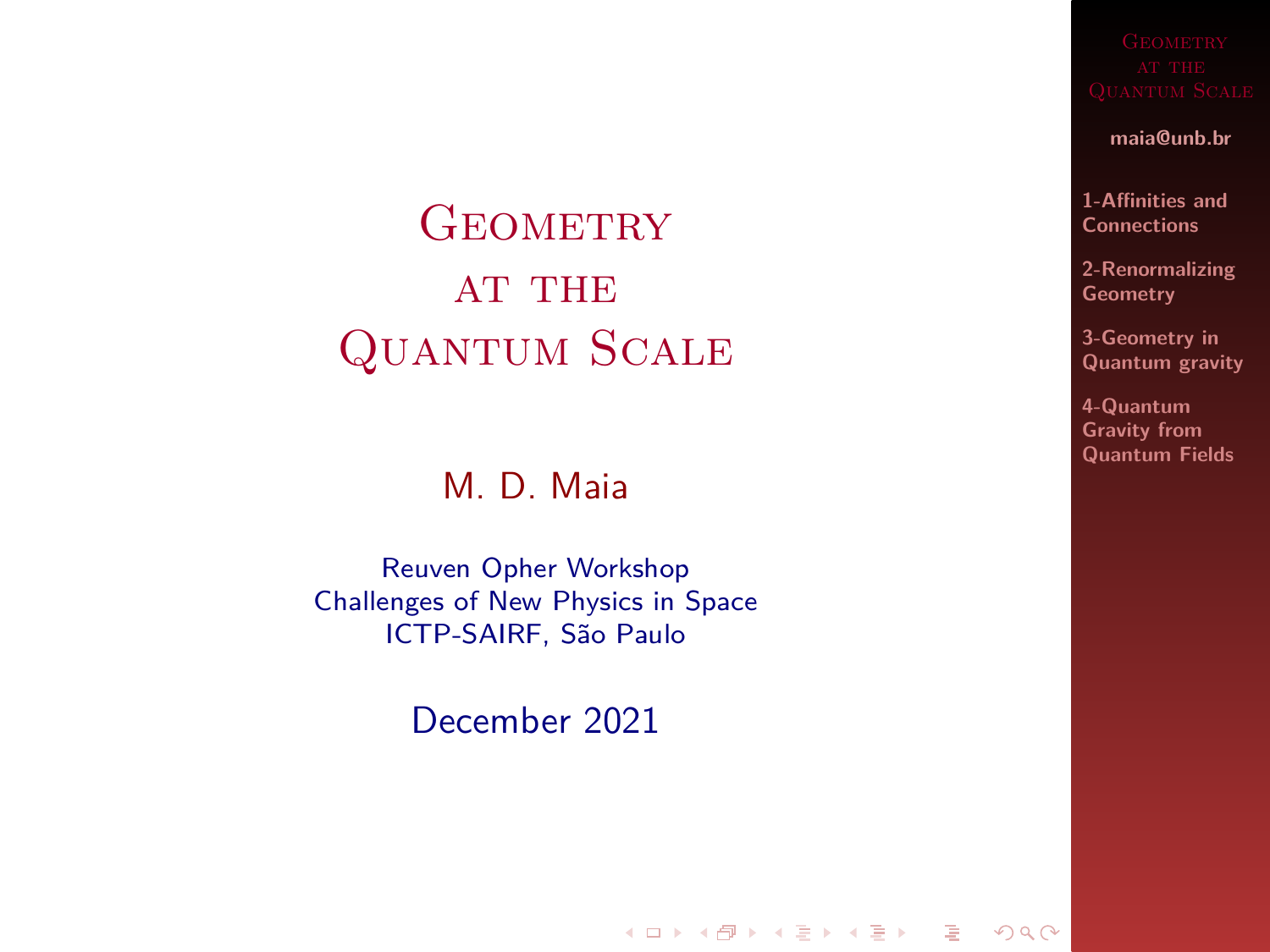<span id="page-1-0"></span>In a recent seminar, G. 't Hooft, used a Penrose embedding diagram to describe trajectories of particles falling inside a quantum black hole.

"I commented that such simplified description of embedded universes requires the definition of geometry at the quantum scale of events (in which the quantum principles applies). Therefore the question whether or not the basic axioms of geometry hold at that scale. Here we show:

 $\triangleright$  That the perturbative quantization of gauge fields ( $'t$ Hooft-Veltman 1972), **necessarily implies that the affine geometry of the internal spaces of quantum fields is well defined.**

 $\triangleright$  That the non-renormalizable gravitation in Einstein' GR ('t Hooft-Veltman 1974), together with the recent CMBR data, imply that **Einstein's gravitation cannot be limited to ordinary matt[er](#page-0-0) [\(lu](#page-2-0)[mp](#page-1-0)[s](#page-2-0) [o](#page-0-0)[f](#page-1-0) [a](#page-2-0)[to](#page-0-0)[m](#page-2-0)[s\)](#page-0-0)[.](#page-9-0)** $000$ 



**maia@unb.br**

**[1-Affinities and](#page-2-0) Connections**

**[2-Renormalizing](#page-4-0) Geometry**

**3-Geometry in [Quantum gravity](#page-5-0)**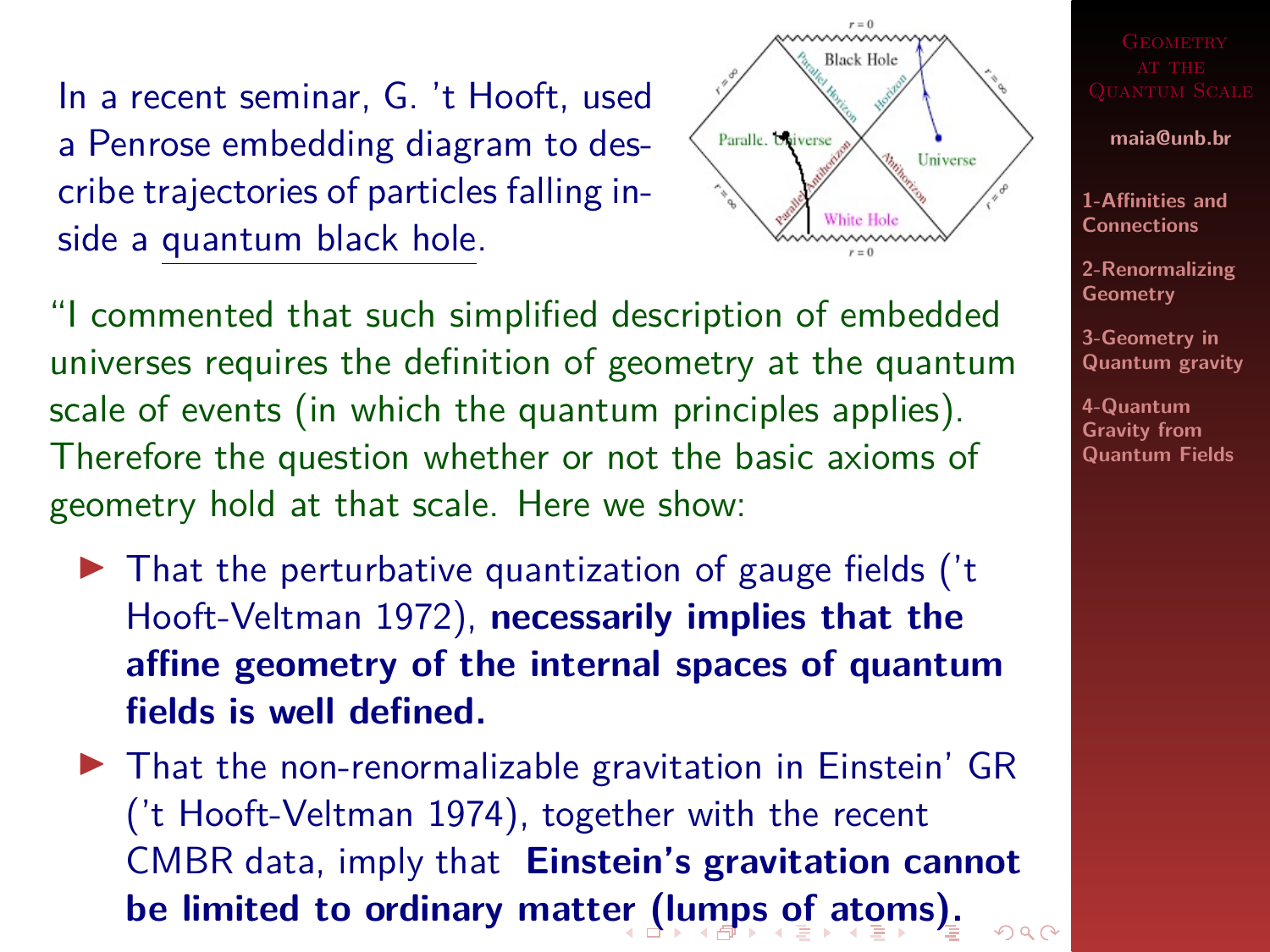<span id="page-2-0"></span>Affine geometry was introduced by Brunelleschi in 1415 and it was applied to gauge field theory by Emmy Noether in 1918, when she defined the "gauge covariant derivative"  $D_{\mu} = \partial_{\mu} + A_{\mu}$ , with components

 $(D_b^a)_\mu = (\delta_b^a)\partial_\mu + (\mathcal{A}_b^a)_\mu$ 

← ロ → → 行

so as to obtain the gauge conserved quantities\*. Due to such somewhat "ad hoc" definition, we require a proof of its existence. This was already proved by the Frobenius theorem on differential topology stating that:

An affine connection in a manifold exists if the associated **curvature is integrable**.

Differential topology shows how to construct differentiable manifolds out of a differentiable wire mesh.

\* Leite Lopes: Classical symmetries (Download from the CBPF Library)

Differential topology in computer graphics

**maia@unb.br [1-Affinities and](#page-2-0) Connections [2-Renormalizing](#page-4-0) Geometry 3-Geometry in [Quantum gravity](#page-5-0) 4-Quantum Gravity from [Quantum Fields](#page-6-0)**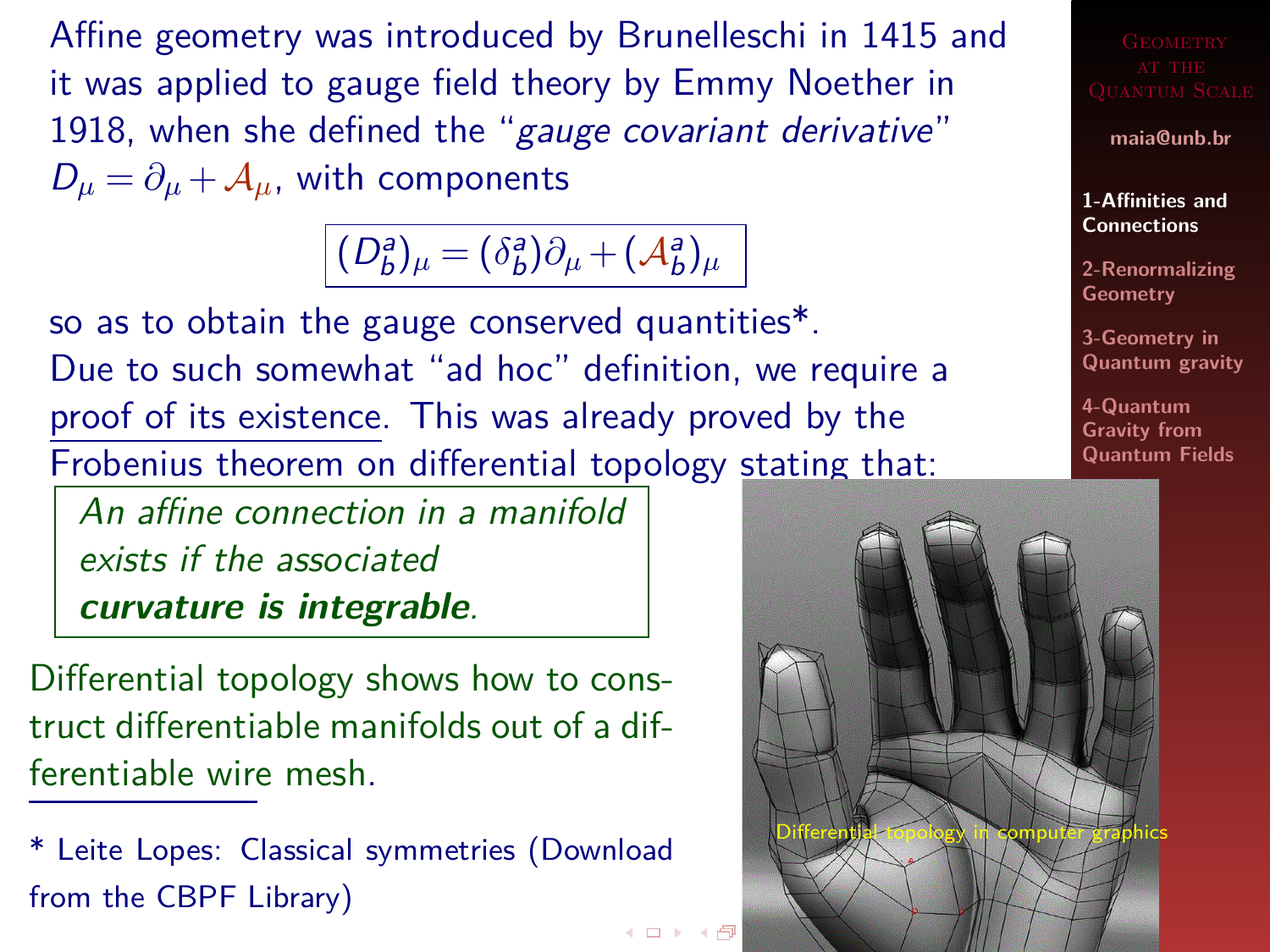### Curvature in Affine Manifolds

Consider a differentiable manifold covered by a diferentiable wire made of geodesics with respect to a covariant derivative  $D_{\mu} = \partial_{\mu} + A_{\mu}$ . Take two geodesics *α* and *β* with respective tangent vectors  $u$  and  $v$ , crossing at the point A:  $D_{\mu}u = 0$  and  $D_{\nu}v = 0$ . By parallel transporting  $v$  along  $u$  and  $u$  along  $v$ , and using the closing condition  $D_{\mu}v = D_{\nu}u$  at the point D we



UANTUM SCALE

**maia@unb.br**

**[1-Affinities and](#page-2-0) Connections**

**[2-Renormalizing](#page-4-0) Geometry**

**3-Geometry in [Quantum gravity](#page-5-0)**

**Gravity from [Quantum Fields](#page-6-0)**

obtain a closed quadrangle. Finally, drag an arbitrary vector field w along the quadrangle from A, back to A.

**The local curvature of the hand manifold at** A **is the**

**difference**

$$
w'-w = \mathcal{C}(u,v)w \stackrel{\text{def}}{=} [D_u, D_v]w - D_{[u,v]}w
$$

**In a tangent basis** {e*µ*}**, the curvature components are**

$$
\mathcal{C}(e_{\mu},e_{\nu})=[D_{\mu},D_{\nu}]=(\partial_{\mu}\mathcal{A}_{\nu}-\partial_{\nu}\mathcal{A}_{\mu})+[ \mathcal{A}_{\mu},\mathcal{A}_{\nu}]=F_{\mu\nu}
$$

**KORKARY KERKER OQO**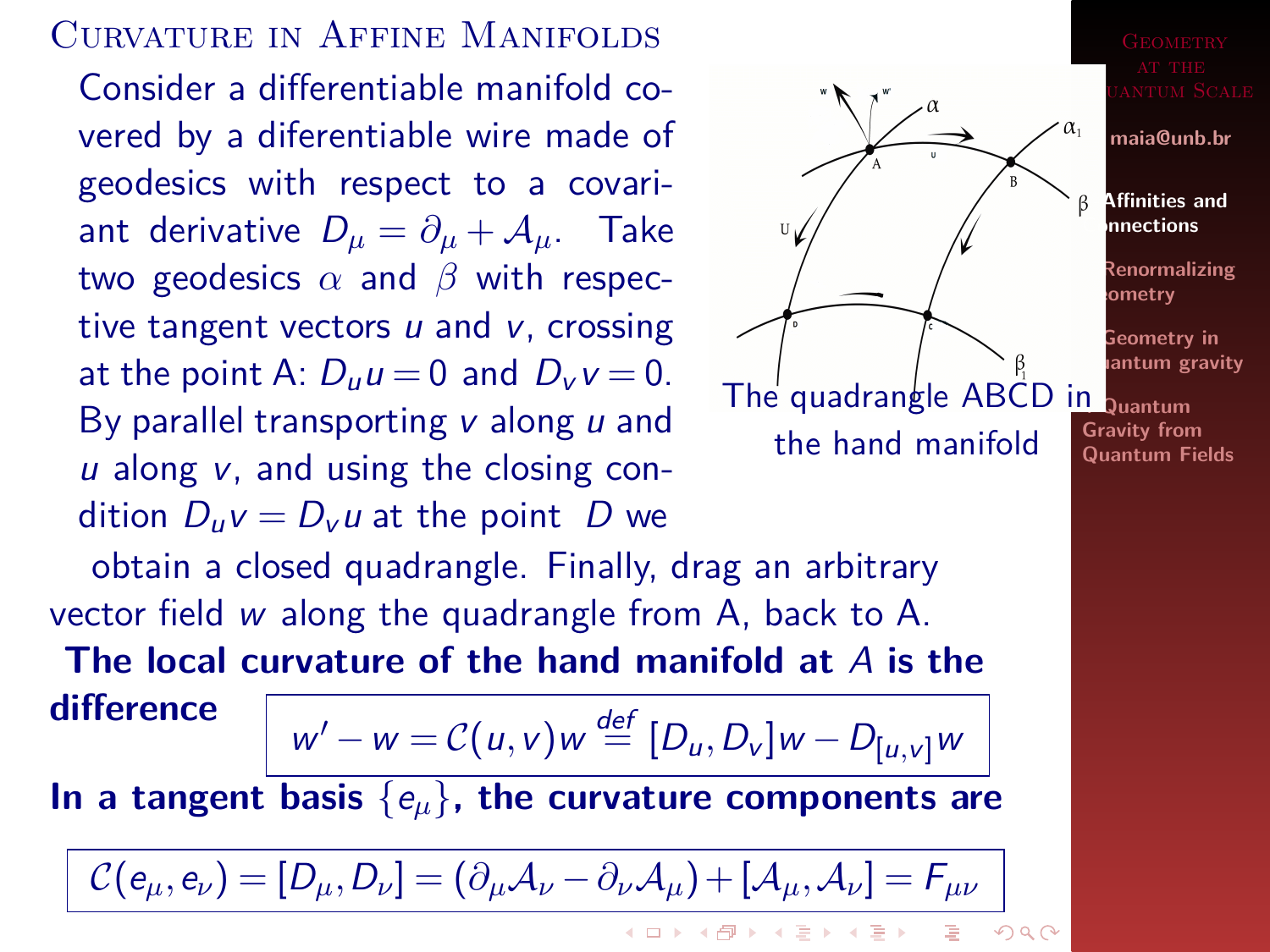<span id="page-4-0"></span>In the renormalization procedure, redefine  $A_{\mu} = gA_{\mu}$ , where A*<sup>µ</sup>* is the gauge potential satisfying the Yang-Mills equations. Then, **g** is expanded in powers of the Planck energy  $\varepsilon = \hbar \nu$ , where the coefficients are adjusted so that **g**A*<sup>µ</sup>* remain finite for any subsequent terms of the expansion. Translating this in therms of geometry, the Frobenius theorem says that a normalizable gauge potential exists if the field force (the curvature) is integrable at the quantum scale

$$
F_{\mu\nu} = \mathbf{g}(\partial_{\mu}A_{\nu} - \partial_{\nu}A_{\mu}) + \mathbf{g}^{2}[A_{\mu}, A_{\nu}]
$$

**In other words, the renormalization of gauge fields is equivalent to say in the geometric language that the concepts of parallel lines, parallel transport, geodesics and curvature, remain consistent at the quantum scale of events.**

**maia@unb.br**

**[1-Affinities and](#page-2-0) Connections**

**[2-Renormalizing](#page-4-0) Geometry**

**3-Geometry in [Quantum gravity](#page-5-0)**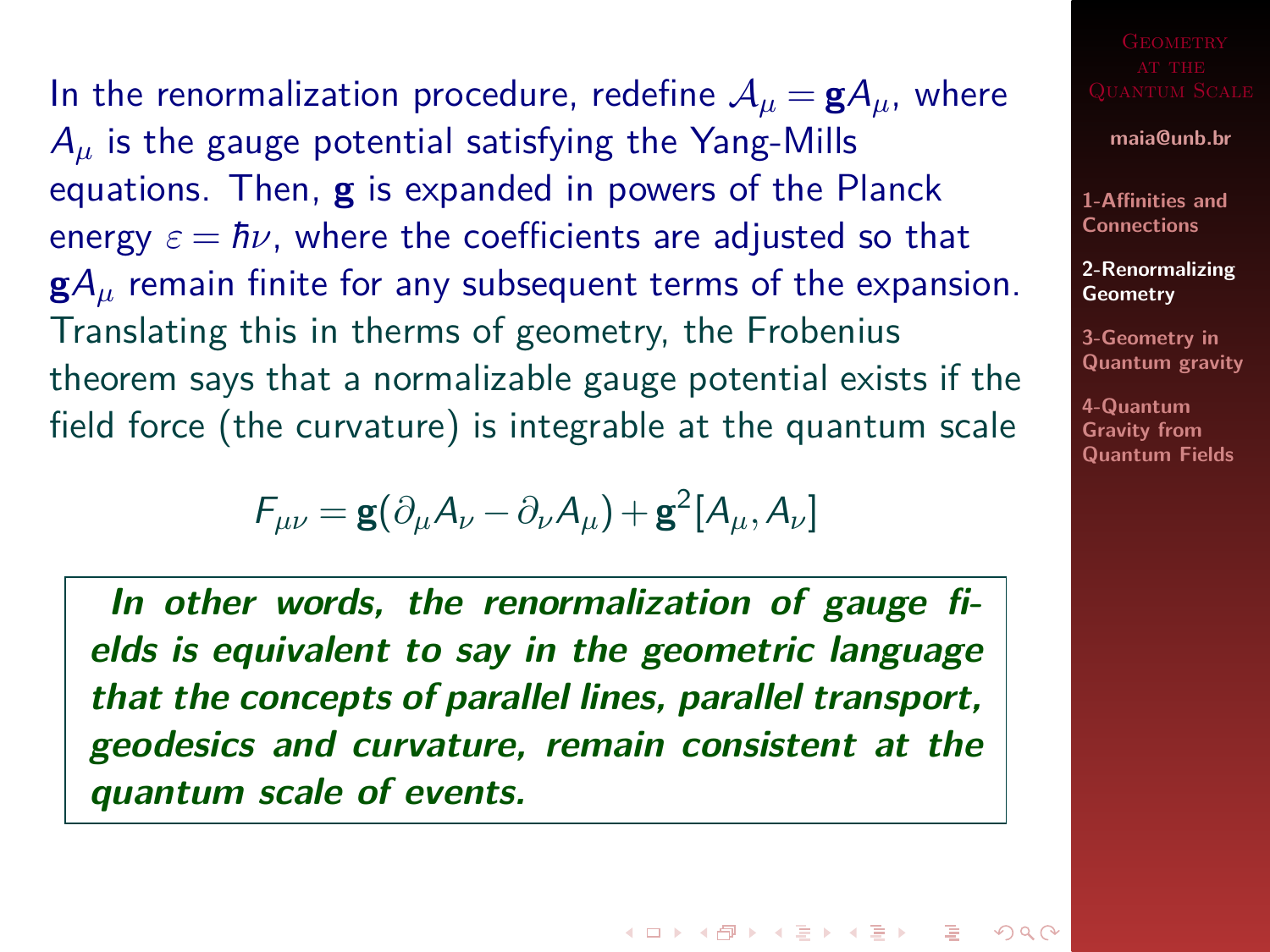## <span id="page-5-0"></span>THE GEOMETRY OF QUANTUM GRAVITY

Would the space-time geometry be also consistent with quantum mechanics?

**The 't Hooft- Veltman result of 1974 (shows that the gravitational field of RG is non- renormalizable), is due to the presence of the Newtonian coupling constant** G **in Einstein's Equations: More specifically in the presence of the term** [M] −1 **in the physical dimensions of** G

 $[G] = \frac{[L]^3 [T]^2}{[M]}$ [M]  $\nearrow$ the problem is here

Recall that the constant G was originally conceived and measured for the gravitational attraction between lumps made of ordinary matter (atoms), while the recent CMBR measurements persistently confirm that ordinary matter is responsible for only  $\approx 4.5\%$  of the estimated total energy of the universe.

**maia@unb.br**

**[1-Affinities and](#page-2-0) Connections**

**[2-Renormalizing](#page-4-0) Geometry**

**3-Geometry in [Quantum gravity](#page-5-0)**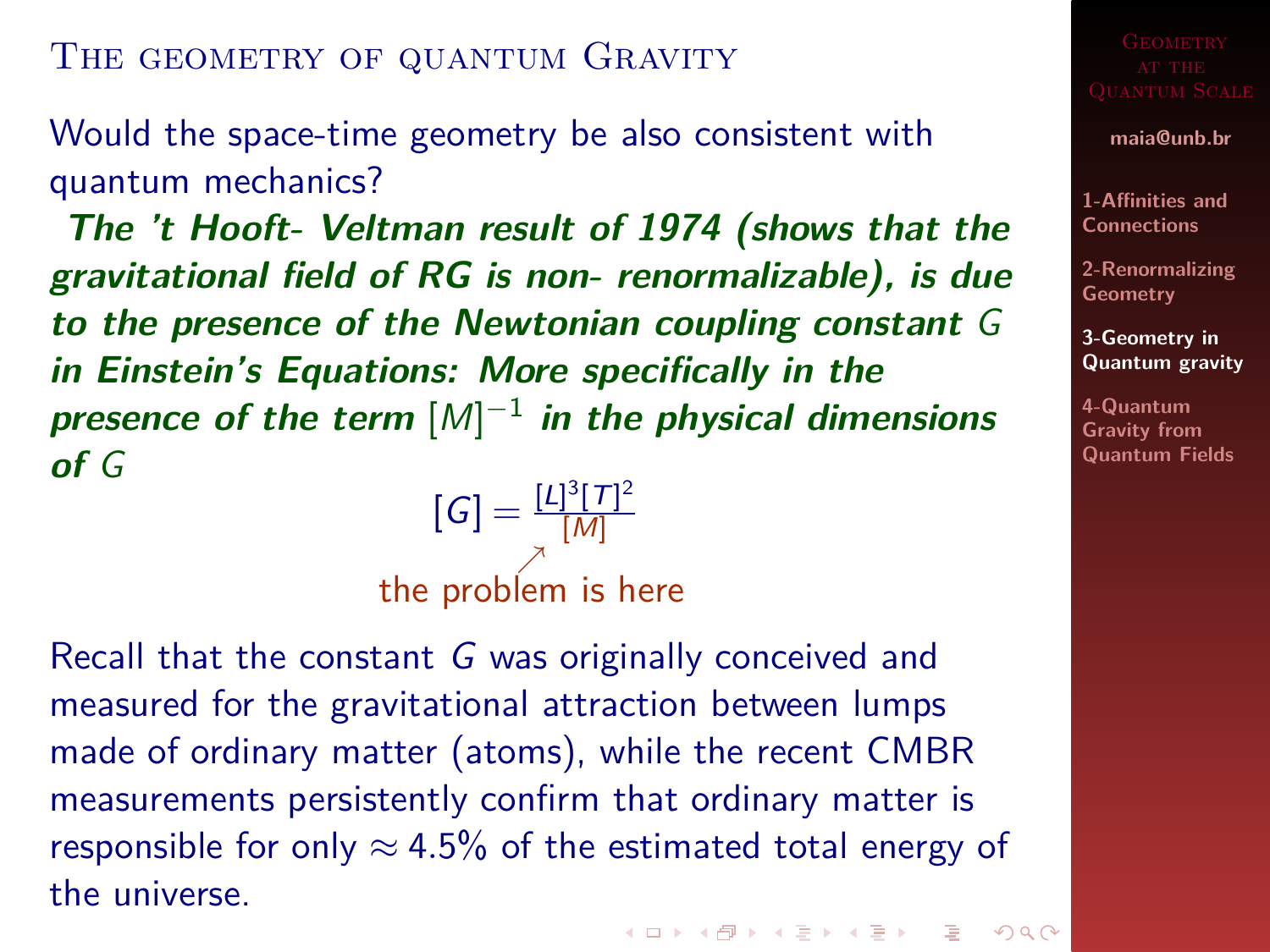<span id="page-6-0"></span>However, the presence of Einstein's gravitation is given by the the eigenvalues of the space-time curvature measured in the 3-dimensional hypersurface of the observers:

 $R_{\mu\nu\rho\sigma}X^{\rho\sigma} = \lambda_{\mu\nu}X^{\rho\sigma}$ 

There are five non-trivial such eigenvalues or "degrees of freedom"  $(dof=5)$ . Equivalently, the spin-statistics theorem says that

The fundamental particle of the gravitational field, the gravitation, is a massless particle with

$$
spin = (dof - 1)/2 = 2
$$

It means that all spin-2 fundamental particles of may also contribute to the gravitational field in the sense of Einstein

**KORKARY KERKER OQO** 

**maia@unb.br**

**[1-Affinities and](#page-2-0) Connections**

**[2-Renormalizing](#page-4-0) Geometry**

**3-Geometry in [Quantum gravity](#page-5-0)**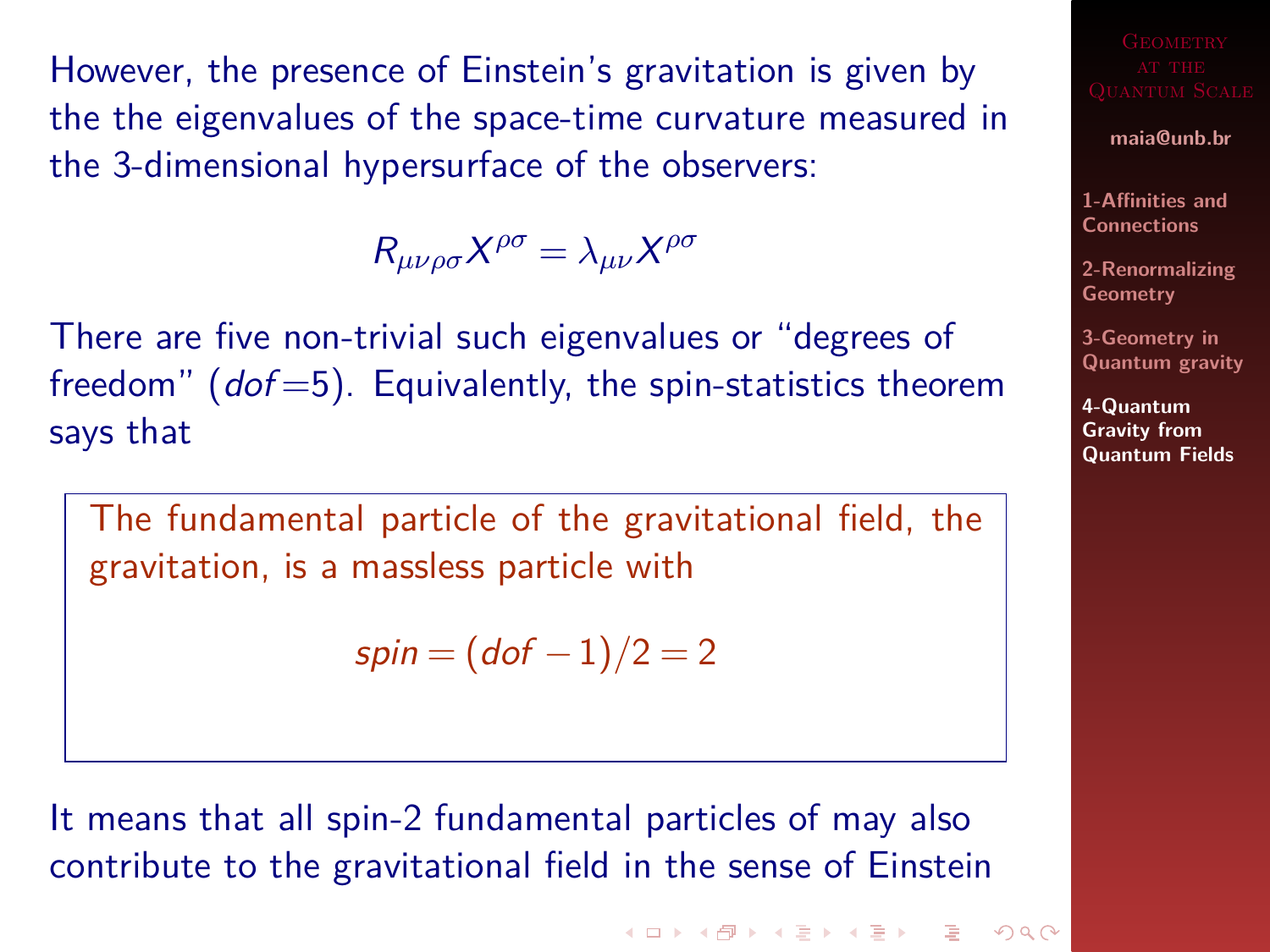The general Lagrangian for a spin-2 field h*µν* in Minkowski space-time was described by Fierz and Pauli in 1939 as

$$
\mathcal{L} = \frac{1}{4} [h_{,\mu} h^{\mu} - h_{\nu\rho,\mu} h^{\nu\rho,\mu} - 2h_{\mu\nu}{}^{\mu} h^{\nu} + 2h_{\nu\rho,\mu} h^{\mu\rho,\nu} - U]
$$
  
U = potential energy =  $\mu^2 (h_{\mu\nu} h^{\mu\nu} - h^2 \eta_{\mu\nu})$ 

with Euler-Lagrange equations  $(\Box^2-\mu^2)h_{\mu\nu}=0.$ The required minimal energy conditions to measure the *dof* of this field are given by the solutions of

$$
\frac{\partial U}{\partial h_{\mu\nu}} = 2\mu^2 (h^{\mu\nu} - h\eta^{\mu\nu}) = 0 \Rightarrow \begin{cases} \mu \neq 0, h = 0, \text{short range field} \\ \mu = 0, h = 0, \text{long range field} \end{cases}
$$

in the second case, the equations of motion become

$$
\Box^2 h_{\mu\nu}=0
$$

Only this case coincide with the long range traceless -transverse -plane -polarized linear gravitational wave equation in the sense of Einstein.**KORKARY KERKER OQO** 

### **maia@unb.br**

**[1-Affinities and](#page-2-0) Connections**

**[2-Renormalizing](#page-4-0) Geometry**

**3-Geometry in [Quantum gravity](#page-5-0)**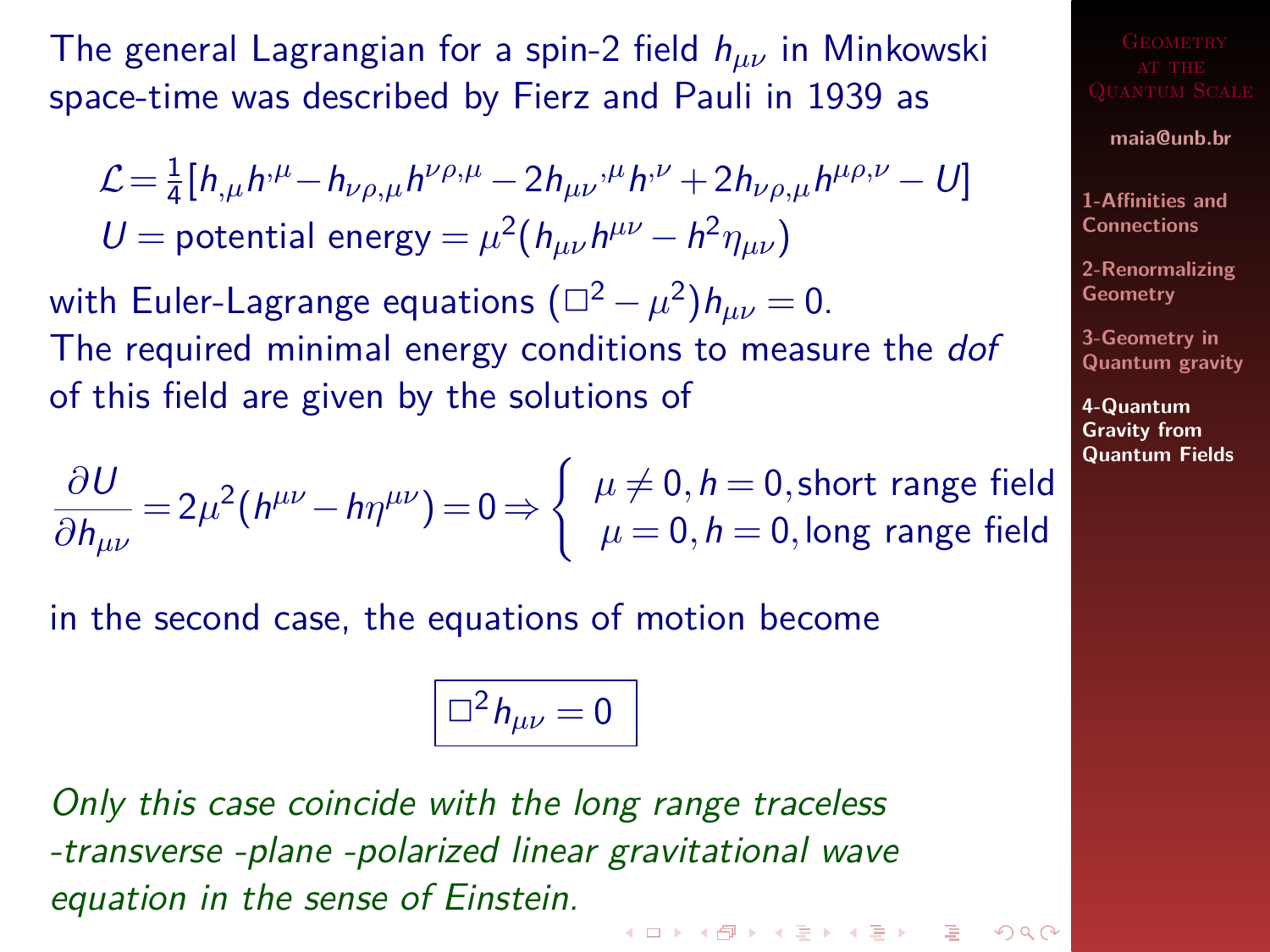<span id="page-8-0"></span>Such coincidence suggests that the full non-linear relativistic gravitational field equation can be obtained from higher order perturbations of *ηµν* by powers of h*µν*

$$
g_{\mu\nu}=\eta_{\mu\nu}+h_{\mu\nu}+h_{\mu\nu}^2+\cdots
$$

Indeed, it has been found that  $g_{\mu\nu}$  satisfies Einstein's equations\* <sup>R</sup>*µν* <sup>−</sup> 1

 $\frac{1}{2}Rg_{\mu\nu} = \mathbf{k}T_{\mu\nu}$ 

Since h*µν* is a quantum field and **k** is completely unrelated to the Newtonian gravitational constant G, the main objection to the perturbative quantization of gravitation has just been removed.Does this means that the Gravitational field describe by the above equation is renormalizable?

In fairness such renormalization must be checked-out against the 't Hooft-Veltman previous result of 1974, and of the computer aided Goroff-Sagnotti verification of 1985.

\*Originally derived by R. Kraichnan and S. Gupta. See "Feynman  $\mathbf{1} \qquad \mathbf{1} \qquad \mathbf{1} \qquad \mathbf{1} \qquad \mathbf{1} \qquad \mathbf{1} \qquad \mathbf{1} \qquad \mathbf{1} \qquad \mathbf{1} \qquad \mathbf{1} \qquad \mathbf{1} \qquad \mathbf{1} \qquad \mathbf{1} \qquad \mathbf{1} \qquad \mathbf{1} \qquad \mathbf{1} \qquad \mathbf{1} \qquad \mathbf{1} \qquad \mathbf{1} \qquad \mathbf{1} \qquad \mathbf{1} \qquad \mathbf{1} \qquad \mathbf{1} \qquad \mathbf{1} \qquad \mathbf{$  $2990$ Lectures on Gravitation".

———————-

**maia@unb.br**

**[1-Affinities and](#page-2-0) Connections**

**[2-Renormalizing](#page-4-0) Geometry**

**3-Geometry in [Quantum gravity](#page-5-0)**